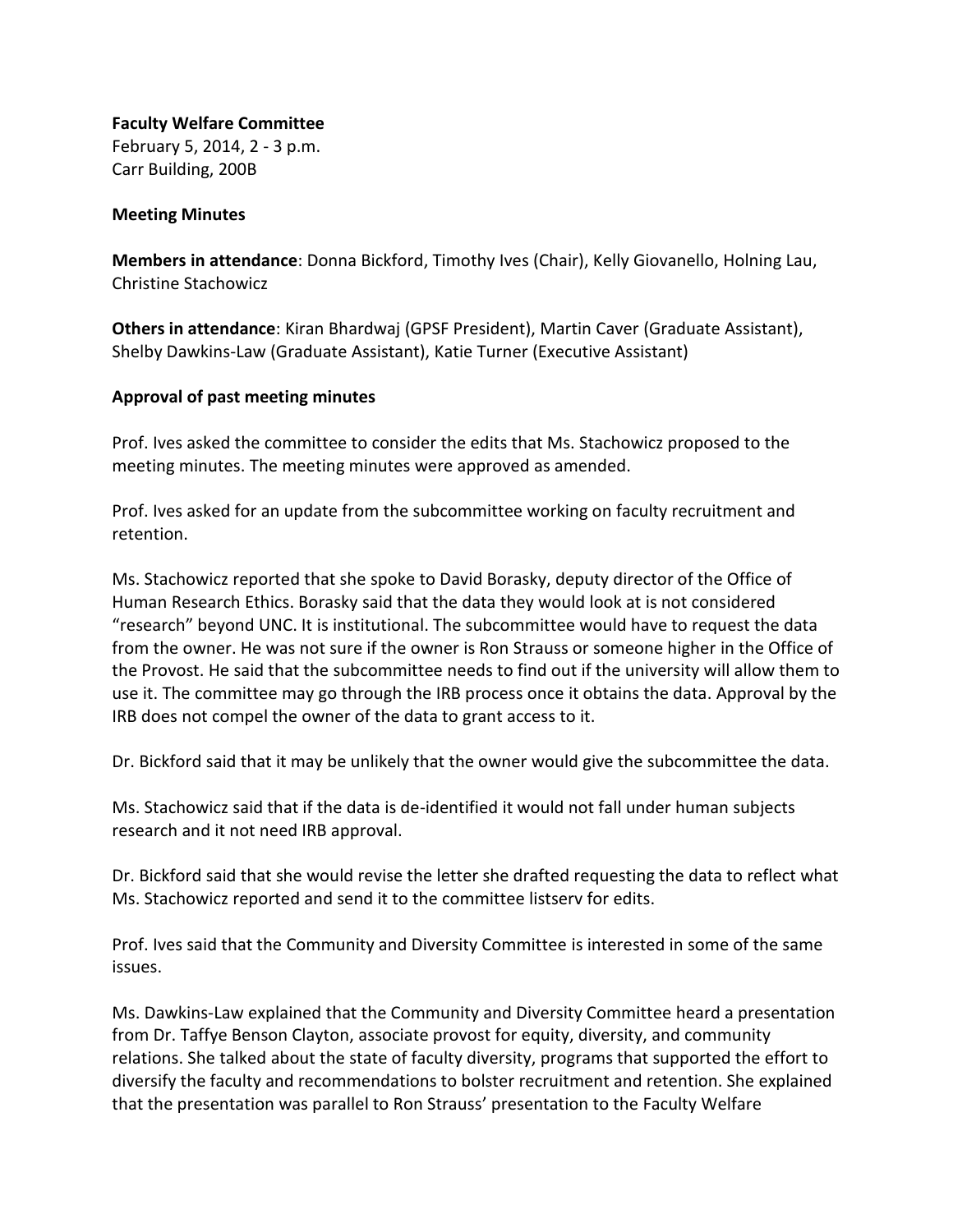Committee. It differed because the purpose is to highlight areas to increase diversity and recruit underrepresented minority and women faculty.

Dr. Bickford reported that Prof. Deborah Stroman met with Dr. Taffye Benson Clayton. She said that Dr. Benson Clayton suggested that the Faculty Welfare Committee request the data from the Office of the Provost.

Prof. Ives said that we should determine how to frame the issue. How the committees frame it could elicit a more positive response. He said he wants to know more about adjunct faculty recruitment and retention. He referred to the Affordable Care Act and its effect on the private sector for cutting jobs and hours to part-time workers and wondered if there was a similar effect on losing adjuncts. He said that adjuncts seem to be the most vulnerable and wanted to know more about how they move up in ranks.

Prof. Giovanello asked if adjunct faculty are actively recruited.

Prof. Ives said he is interested in retention. Wants to know who is the first to go when dollars are short. He also wondered if other schools and universities are having the same conversation.

Dr. Bickford noted that adjunct faculty at some universities are moving toward unionizing, but that is not an option in North Carolina.

Prof. Ives said that he wants the committee to look at areas like gender and ethnicity in the retention research, but also rank. He said that there may be populations that we the committee needs to advocate for more, including graduate students as well.

Ms. Turner noted that there was a timely article about the use of graduate students, workstudy students, and contingent faculty to fill full-time, permanent positions at universities. The article is titled "College hiring: Helping students or padding payrolls?" and it is available online at [http://www.usatoday.com/story/news/nation/2014/02/05/labor-intensive-or-labor](http://www.usatoday.com/story/news/nation/2014/02/05/labor-intensive-or-labor-expensive/4635485/)[expensive/4635485/.](http://www.usatoday.com/story/news/nation/2014/02/05/labor-intensive-or-labor-expensive/4635485/)

Dr. Bickford added that sometimes the media frames the decline of tenure-track jobs as a conflict between faculty and administration, but really the root issue is that universities are not hiring enough tenure-track faculty.

Prof. Ives said that when universities replace an older faculty member, new faculty are hired at a much higher salary. Sometimes those salaries are higher than existing faculty.

Prof. Giovanello said that there can be salary compression.

Prof. Ives said he wasn't sure about the origin of the data in Prof. Strauss's presentation. He would like to see more hard data on faculty recruitment and retention.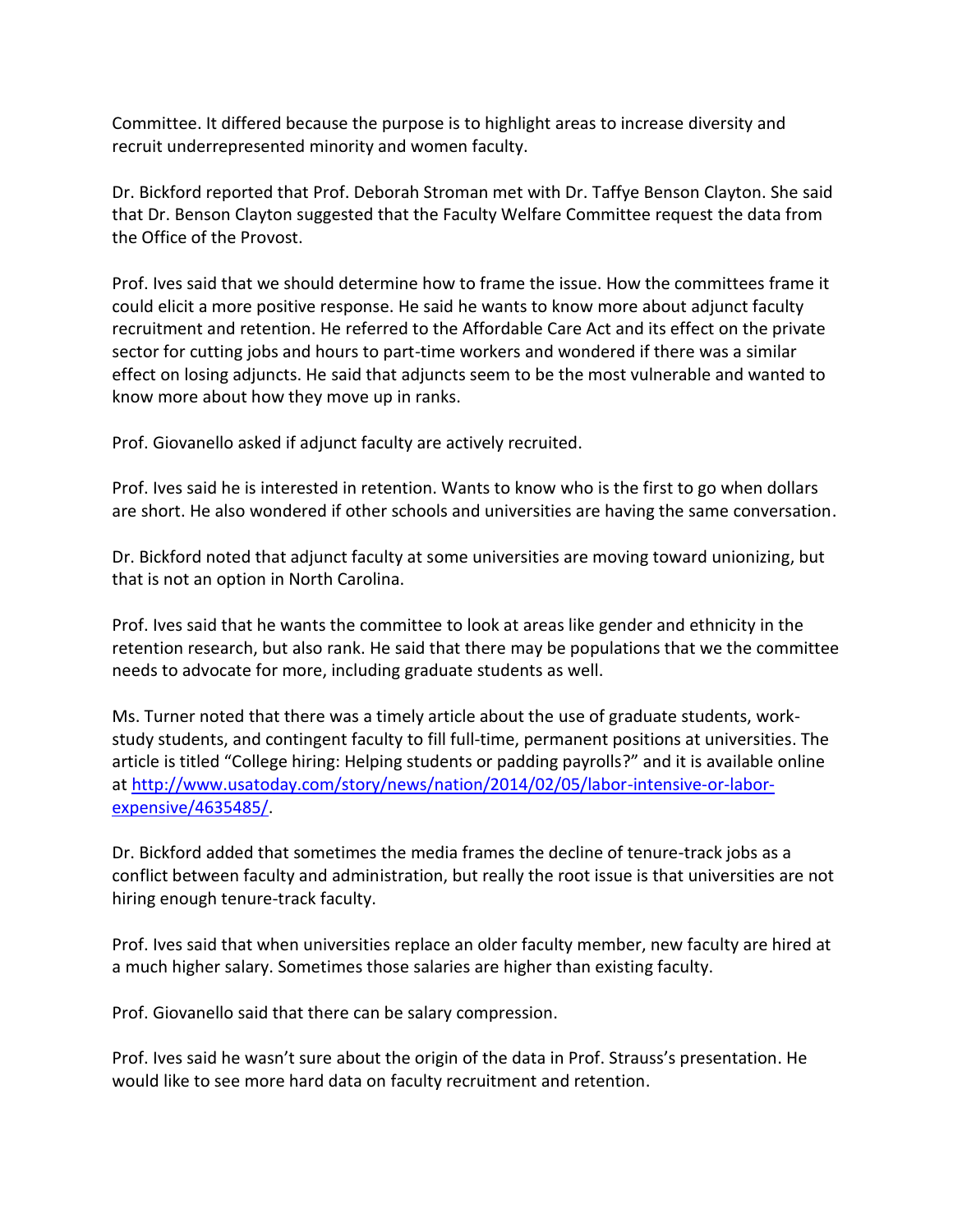Dr. Bickford said that when the subcommittee looked at the definition of adjunct in the Board of Governor's UNC Policy Manual it was especially broad. She said the way adjuncts are recruited and retained is different across the college and professional schools. She said there is a promotion process in place on paper, but she asked if anyone knows of examples where it has been put in place.

Prof. Giovanello asked how the adjunct hiring process works.

Dr. Bickford answered that they are hired on a class by class basis.

Prof. Ives added that his school has more research dollars to keep adjunct faculty on longer but it may be different in the College of Arts and Sciences.

Prof. Lau said that in the School of Law adjunct faculty might teach one course, but they also hire others as contractors, which is a different process than hiring a fixed-term faculty member on contract.

Ms. Stachowicz said that Prof. Strauss referred to his data as a list of names.

Dr. Bickford added that he also said that he did not notice any trends in his data.

Ms. Stachowicz added that his presentation only focused on full time faculty.

Prof. Ives said that the committee may want to request the source of Prof. Strauss's data set. Dr. Bickford said that the also wants to know about preemptive offers.

Prof. Giovanello asked if the committee could get the information from Payroll Services.

Dr. Bickford said that payroll could get the data they need but adjuncts are often paid on overload and it would be difficult to separate base pay from overload payments.

Prof. Ives asked the committee how to they want to work with the Community and Diversity Committee. He said that they may want to put in the letter that two committees are looking for this information.

Dr. Bickford said that she will revise the letter and send it out to the subcommittee members for suggestions.

Prof. Ives said that the committee may want another graduate student because the retention work could become a large project.

Dr. Bickford said that Office of Institutional Research and Assessment (OIRA) is the best place to do the actual analysis. They have the greatest capacity.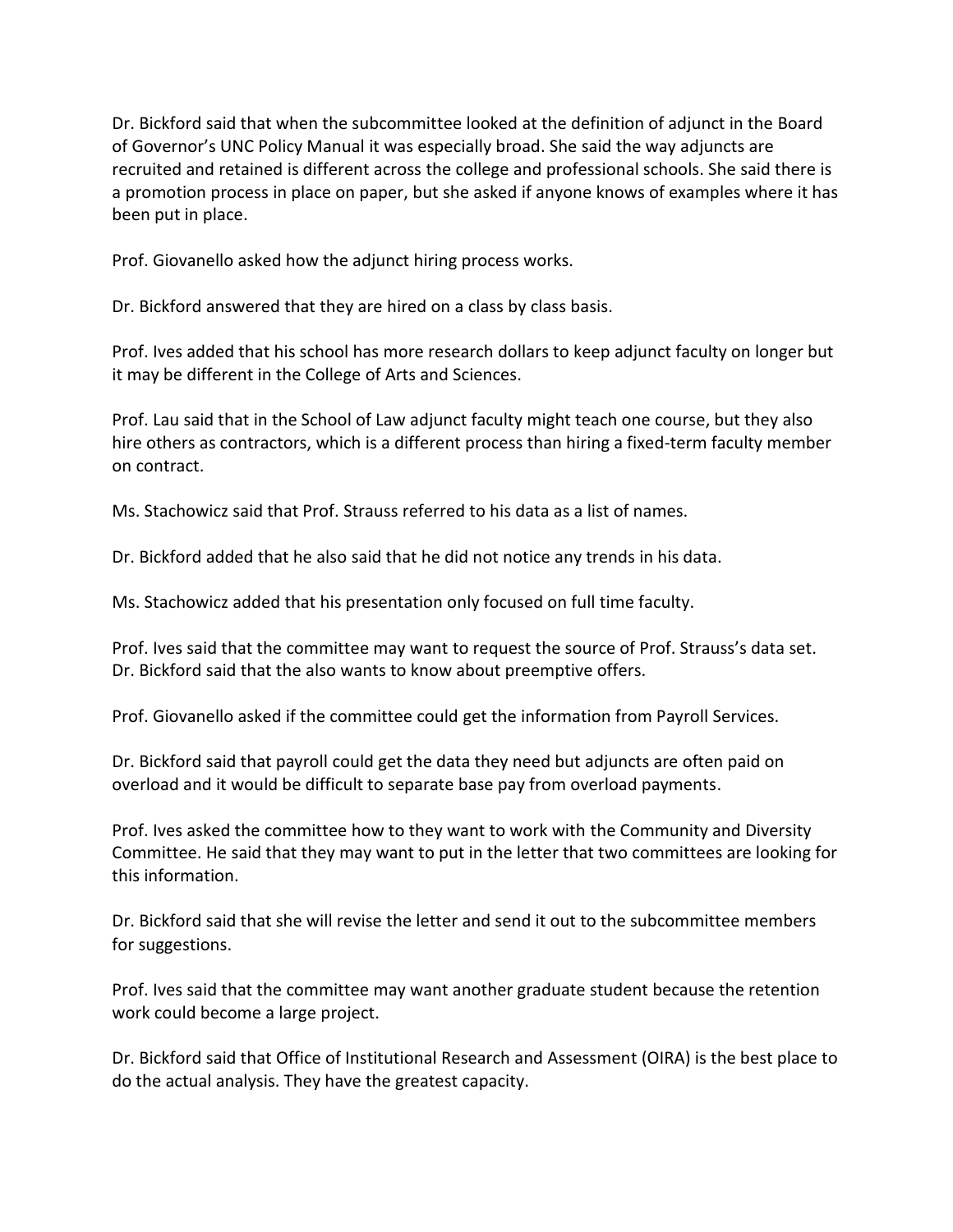### **Annual report to the Faculty Council**

Prof. Ives discussed the presentation he will give to the Faculty Council in April. He asked Ms. Turner what the report should entail. Ms. Turner said it would be best to skim over annual reports from past years and use them as a guide. She said that most committees provide the roster, charge of the committee, and then talk about the issues that the committee has been working on.

## **Nominating committee preparations**

Prof. Ives said that he is serving on this year's Nominating Committee to recommend potential appointees to the committee. He said he wants to make sure that the incoming Chair of the Faculty reappoints active members to this committee so it will not fall apart again. He also said that he wants the committee to think about who is going to be on it next year.

Dr. Bickford agreed to remain on the committee if asked and said that they may need another year on the committee to finish the handbook.

Prof. Ives said that he needs to reach out to Prof. John Clarke because he has only been to one meeting. He emphasized that he wants to make sure everyone has the time to commit and if so he can recommend to the nominating committee that they all continue to serve. He said he would also advocate that current members continue.

# **Update on the Faculty Handbook**

Prof. Ives summarized the meeting about the faculty handbook with Gwen Burston, director of the Office of Academic Personnel, and David Parker from University Counsel. He relayed that Mr. Parker did not know about the "Survive and Thrive" manual and that he was not opposed to such a document being created.

Mr. Caver explained that he went through peer institution handbooks to compare the tables of content and created a master list while Ms. Dawkins-Law identified issues from previous meeting minutes. From that, they created an outline for the handbook. (See Appendix A.) He also showed the committee the facultyhandbook.web.unc.edu site and explained that he had begun putting together a scaffold of the website. From this point they need the committee members to look at their assigned areas and start incorporating them into the website. He explained that they are trying to curate this information and collaborate to make this an easily digestible narrative.

Ms. Turner explained that the bolded items represent broad categories. She also explained that their initial idea to have folks working on the website in the WordPress platform might not be the best approach because the process was starting to involve more html coding. If the faculty are uncomfortable, she has assigned Mr. Caver and Ms. Dawkins-Law as point people for major areas of the handbook so they can begin incorporating information.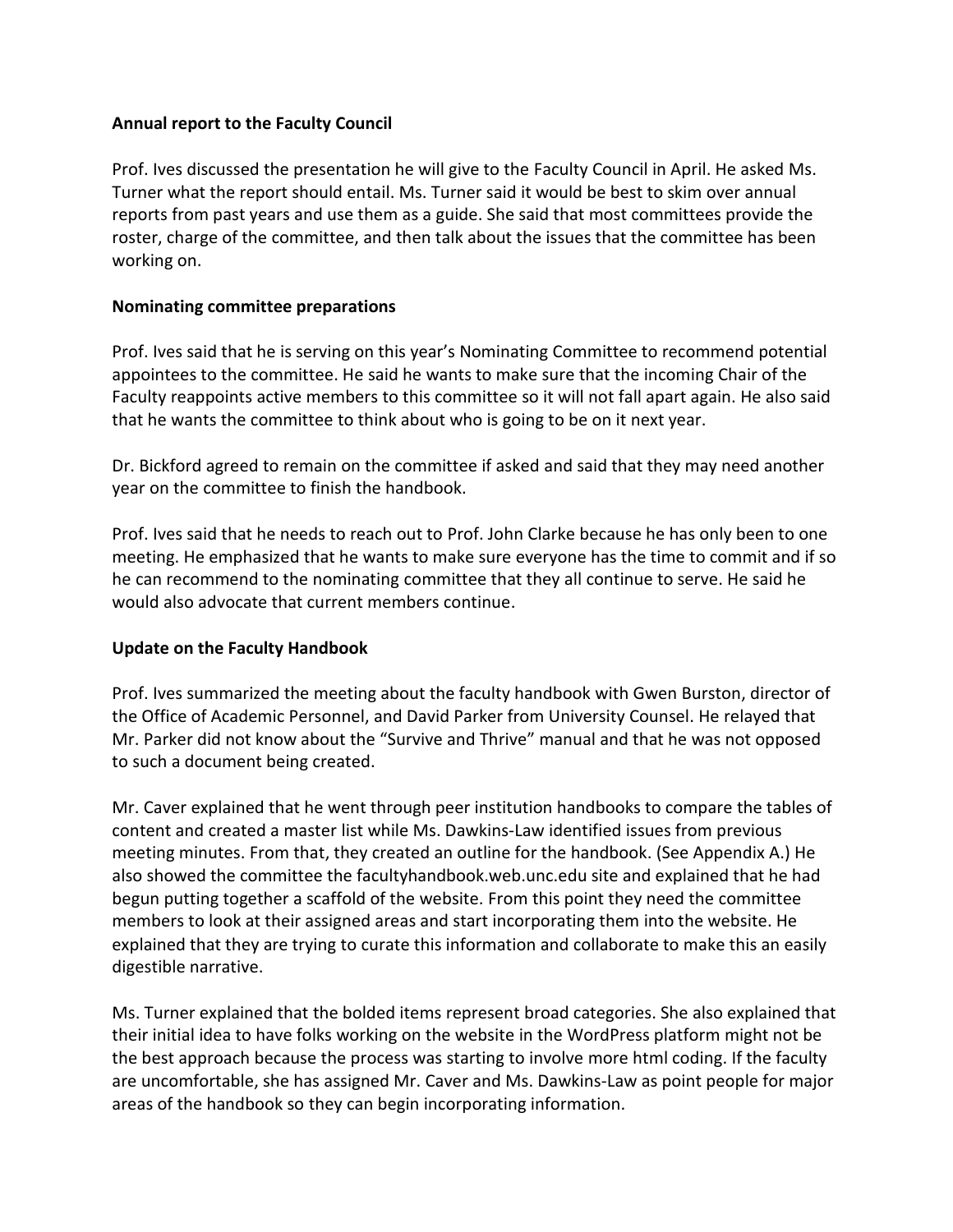Prof. Lau volunteered to work on the introduction.

Ms. Turner said that Prof. Stroman and Prof. Clarke had not signed up for sections.

Prof. Giovanello said that she is on a committee that is looking at some policies. She asked if she should come up with text for the website or just provide the content.

Mr. Caver said that most of the language on the website has come from other offices and he is summarizing it for presentation. He said that the committee can gather information and then he and Ms. Dawkins-Law can curate it for the page.

Ms. Turner noted that they found the parenting.unc.edu website and asked if anyone knew who owned that site.

Ms. Kiran Bhardwaj answered that the Carolina Women's Center and the Graduate and Professional Student Federation worked on it. She asked if the website was up to date.

Dr. Bickford answered that she did not know.

Ms. Bhardwaj suggested that they contact Christi Hurt, director of the Carolina Women's Center, to find out who owns the page now and whether it is current.

Prof. Ives said that he has some information about life events and would give it to Mr. Caver.

Mr. Caver said that there are instances where broad policies were described at HR's website, but the specifics were at the Office of Academic Personnel's website.

Ms. Turner said that part of the issue is finding out where the definitive source is because information can be housed in many locations. She gave the example of the list of departments, schools and academic programs. She asked if urls should be written out in the handbook for printing or if they should be embeded as hyperlinks in the text.

Dr. Bickford said they should embed it because it is primarily an online resource.

Prof. Ives asked what the peer institution handbooks did.

Ms. Turner said it is a mix.

Mr. Caver said they varied. Some had a website but for some they could tell it was a .pdf converted into a website.

Prof. Lau asked if they embed the link can they still check if it is broken.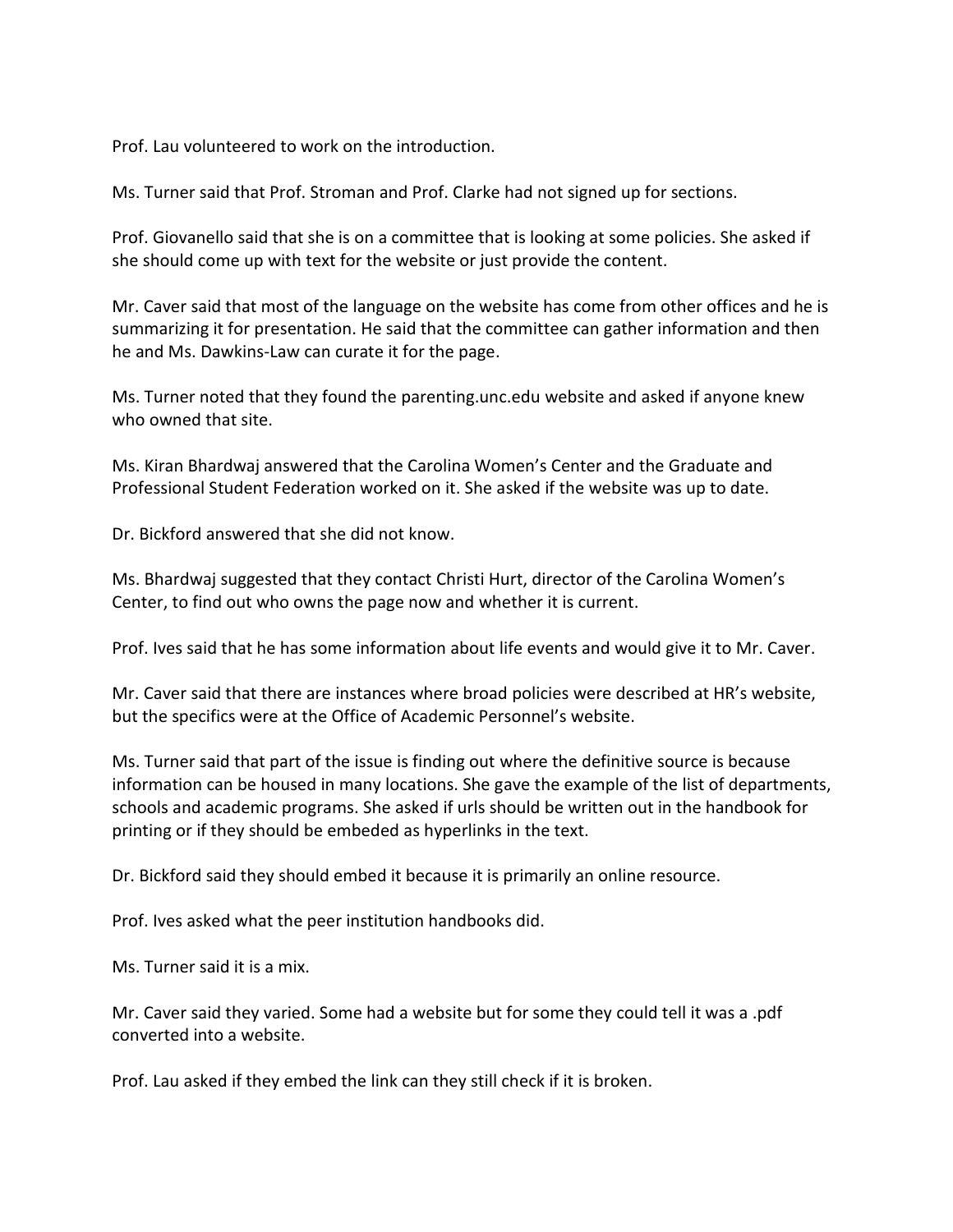Dr. Bickford answered that WordPress has a feature that checks for broken links.

Ms. Turner said that the broken link checker plugin emails her every time a link breaks.

Prof. Giovanello said that she had to leave but that she will look at the minutes and will send her materials for the handbook to the graduate assistants.

Prof. Ives suggested the committee members send everything to the graduate assistants and they can decide what is best to incorporate.

Dr. Bickford asked what the best way to navigate editing the site pages is.

Mr. Caver said they could collaborate, give feedback, and in general do what ever works on a case by case basis.

Prof. Giovanello said that she could send content as well as links in a document.

Prof. Ives asked what else the committee needs to do to help with the handbook.

Mr. Caver said right now the members need to gather information and then they can start editing.

Prof. Ives said that he would take it back to his school to see what they think. He believed the handbook could end up being a resource for graduate students and those interested in the university like students and faculty. He asked if the university could leverage the handbook as a marketing tool and if it could we post open positions on the site.

Ms. Stachowicz said she was not sure if the university would use this. She thought we could include a link to job postings.

Mr. Caver said that they might incorporate a career advancement and retention section.

Ms. Bhardwaj added that GPSF includes a link to postings.

Ms. Bhardwaj and Prof. Ives agreed that there was a need for the handbook to be accessible to graduate students in their role as instructors.

Prof. Ives said that Prof. Ferrell could help with the history section.

Ms. Turner said that she found out that there is a Chair's manual in the College of Arts and Science from which they could draw content but it is unavailable without permission from the College.

Prof. Ives asked where the appropriate spot would be for the "Survive and Thrive" commentary.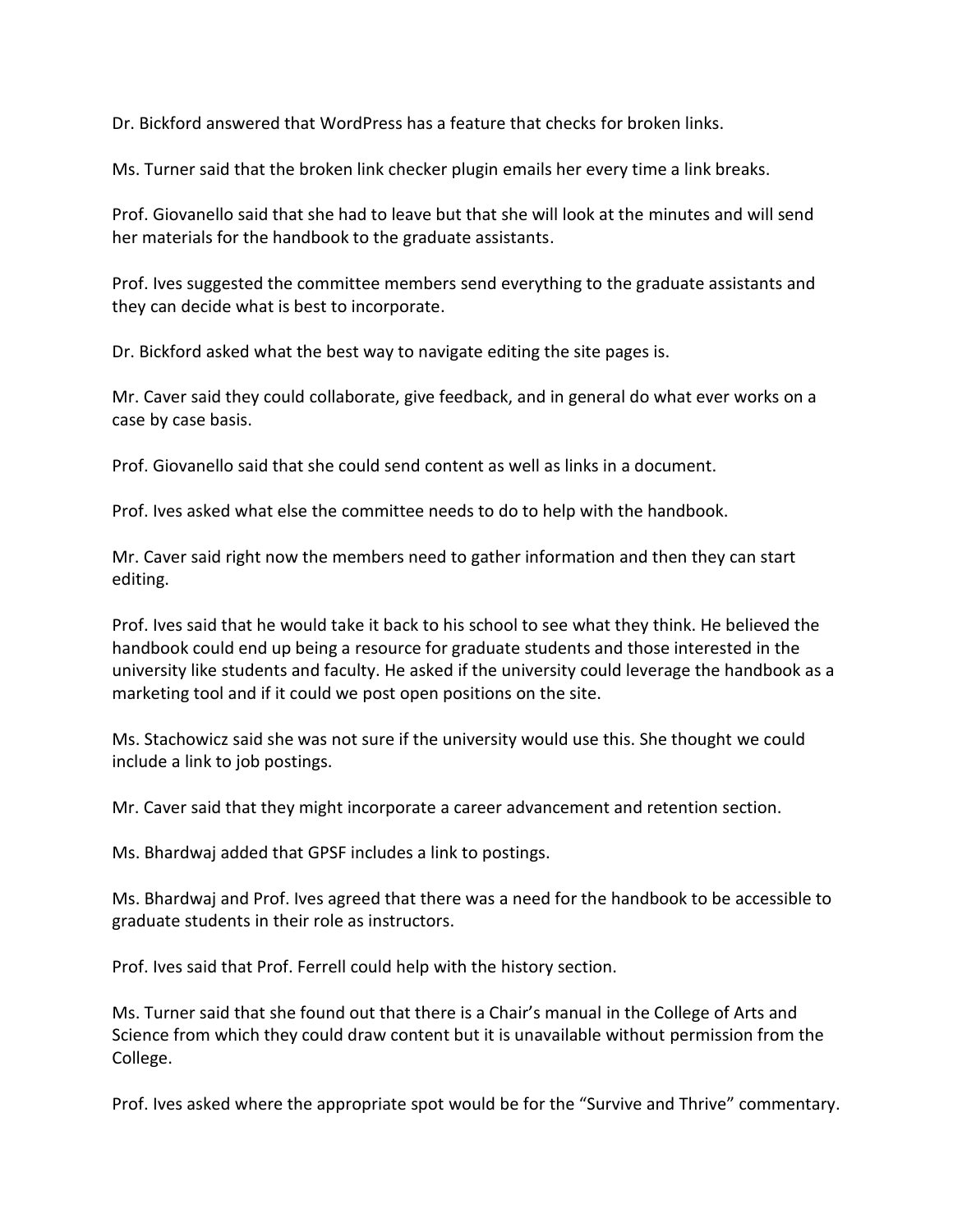Ms. Bhardwaj asked if that could be addressed through comments or an anonymous reporting form.

Prof. Ives asked if there is a person who should be overseeing the handbook and if he should recommend that there be a faculty advocate during his Faculty Council presentation.

Ms. Turner said that the current Chair of the Faculty Jan Boxill has played that role informally and she believes that should be the role of the Chair of the Faculty.

Dr. Bickford noted that the Center for Faculty Excellence would be the place to have a faculty advocate if the position were created.

The meeting adjourned at 3:09 p.m.

Respectfully submitted,

Shelby Dawkins-Law Graduate Assistant, Office of Faculty Governance

Kathryn Turner Executive Assistant, Office of Faculty Governance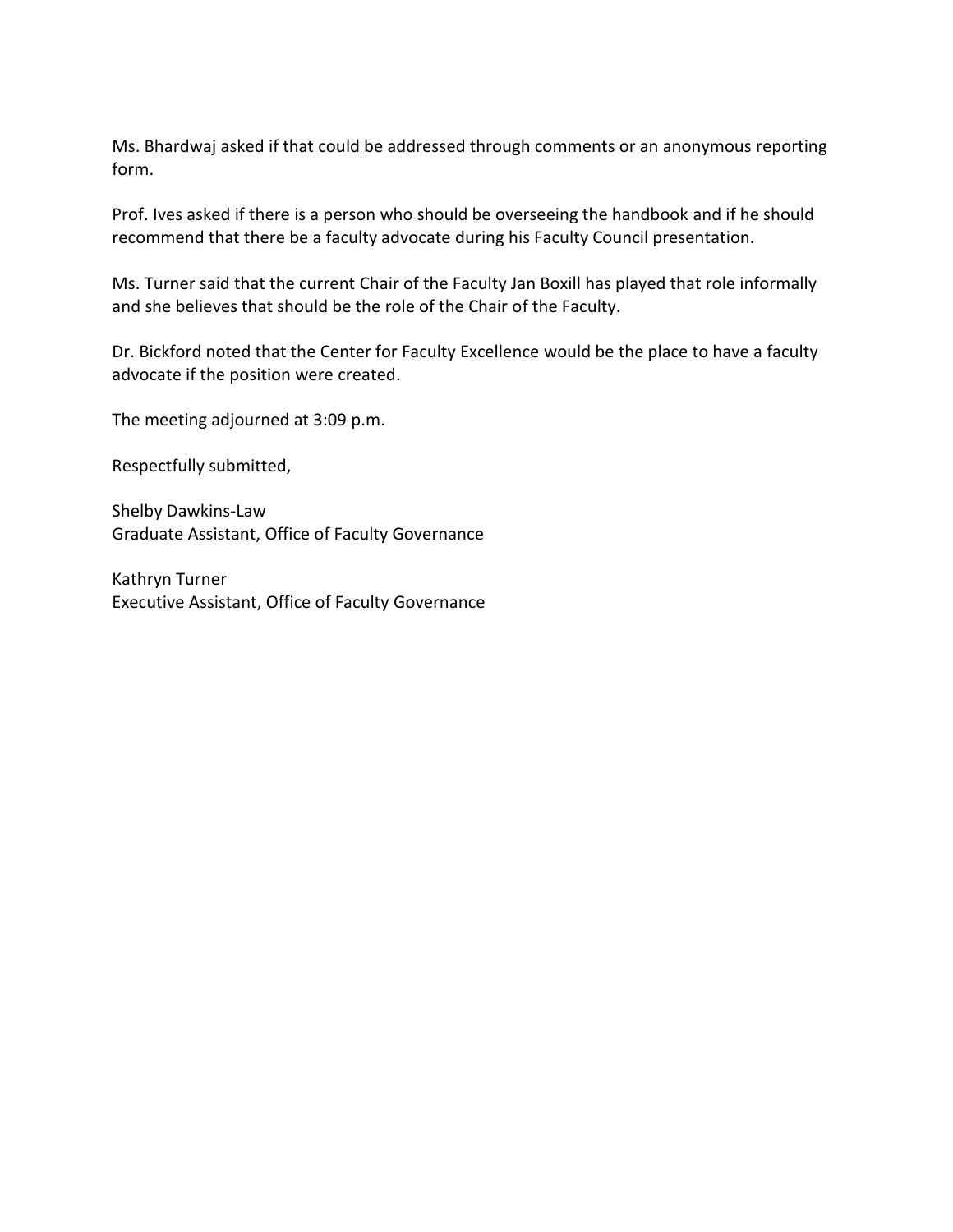## **Appendix A: Faculty Handbook Outline**

## **Categories for Inclusion**

### **Introduction**

History, Organization, and Mission The University and Chapel Hill Administrative Structure

- Board of Governors, Board of Trustees, President, Faculty Assembly, Chancellor, Provost, Vice Chancellors, Deans, Chairs
- Annual Budget Process

Schools and Departments Centers and Institutes

Academic Plan

# **Organization and Shared Governance**

About Faculty Governance at UNC-Chapel Hill (Faculty Governance website) The Faculty Code of University Government (summary and link) General Faculty and Voting Faculty Faculty Council Standing Committees of the Faculty ● Appointed Committees and Elected Committees

Faculty Procession Department and School Governance

CAS Chairs Manual

# **Faculty Policies and Procedures**

Academic Freedom and Academic Due Process

Faculty Policies (look at Office of Academic Personnel website/Human Resources)

- Resources for New Faculty (Deb's Checklist?)
- Appointments
- Tenure and Promotion Policies (BOT)
- Faculty Ranks and Titles
- School and Department Tenure Policies
- Absences, Faculty Leaves and Sabbatical
- Faculty Retention
- Compensation and Salary Equity
- Outside Professional Activities (External Activities for Pay)
- Secondary Administrative Appointments
- Ombud's Office
- Faculty Grievance Procedures
- Faculty Hearings Procedures

University Policies (Look at policies.unc.edu)

● Records Management and Retention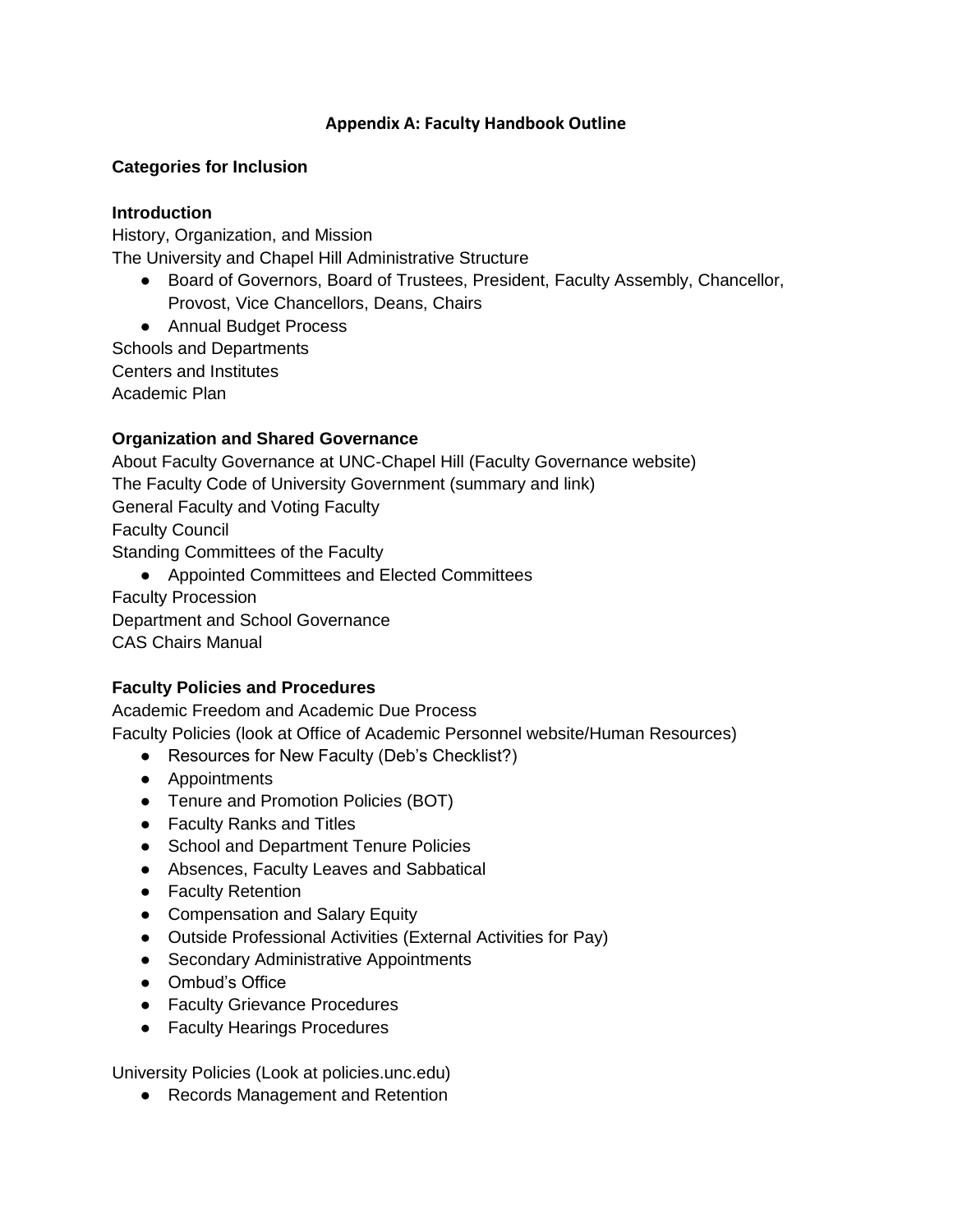- "Stop the Clock" Tenure Policy
- Policy on Non-Discrimination (link to specific policies)
- Sexual Harrassment
- Academic Freedom and Statement on Professional Ethics
- Statement on Political Activity for State Employees

#### **Instruction and Research**

The Undergraduate Bulletin (summary/link; look online at Undergraduate Bulletin) Educational Policy (Course numbering, exams, attendance policy; look at Registrar's Office) Student Records (FERPA trainings) Teaching and Classroom Resources (the Center for Faculty Excellence, distance learning; look at University Libraries teaching resources page) Counseling Services (referrals for students) Honor System (link Dean of Students) Academic Advising (advising.unc.edu) Online Education (Sakai, MOOCs) Connect Carolina (ITS) Registrar (Academic Calendar, Space) Graduate Teaching Assistant Policies (The Graduate School) Instructional Materials (Copyright, ordering books, course packs) Student Resources and Student Affairs (Center for Student Success, Office of Accessibility)

Research Administration (link to Office of Sponsored Research, look at Center for Faculty

Excellence research page)

Funding Research

IRB Procedures

HIPPA Training

Research and Graduate Studies/Training

University Libraries (Research and Learning Services for Faculty)

Data Management Resources (Odum Institute)

Academic Publishing (University of North Carolina Press, ownership of faculty research/open access)

University Travel and Reimbursement

# **Benefits, Work-Life and Other Resources**

Human Resources (link out to Schools that have their own HR departments; HR representatives contacts)

Benefits (State Health Plan, FSA, Retirement savings accounts; link out to HR benefits, State Employees Credit Union, Spousal hiring policy, look at Office of Academic Personnel) Wellness Resources (the Farm, discounted memberships to Student Rec Center) Childcare Resources (link to educational resources for dependents) Faculty Welfare (link to the committee, HR, AAUP resources) Holidays, Vacations, and University Closures (look at HR website; academic calendar) Retirement (HR, State policies, Emeritus/Emerita status)